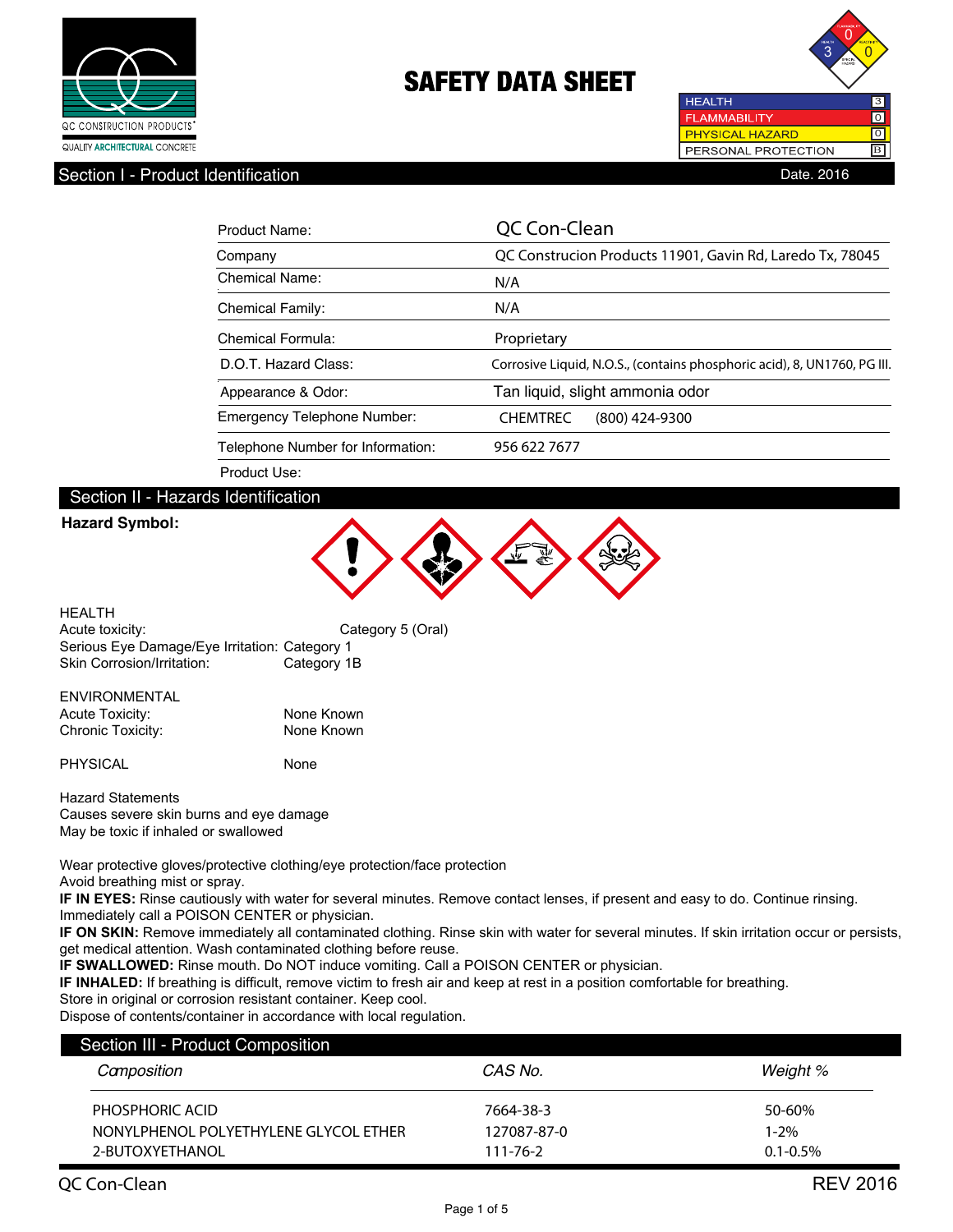## Section IV - First Aid Measures

Eye Contact: Rinse cautiously with water for several minutes. Remove contact lenses, if present and easy to do. Continue rinsing. Immediately call a POISON CENTER or physician. Skin Contact: Remove immediately all contaminated clothing. Rinse skin with water for several minutes. If skin irritation occurs: Get medical attention. Wash contaminated clothing before reuse. Inhalation: If breathing is difficult, remove victim to fresh air and keep at rest in a position comfortable for breathing. Get medical attention if you feel unwell. Ingestion: If ingested, rinse mouth. If material has been swallowed and victim is conscious, give water to drink. Do NOT induce vomiting; Remove victim to fresh air and keep at rest in a position comfortable for breathing.

### Section V - Fire Fighting Measure

Immediately call a Poison Center or Physician.

**Fire Extinguishing media:** Use dry chemical, carbon dioxide or water spray. For larger fires use regular foam, dry chemical, carbon dioxide or water spray. Move containers away from fire area if it can be done without risk. From a safe distance and keeping upwind, apply flooding amounts of water to sides of container exposed to fire for cooling purposes until well after the fire is extinguished. (Emergency Response Guidebook Guide #154)

**Hazards during fire-fighting:** Containers may rupture when exposed to extreme heat. In fire conditions: carbon monoxide (CO), carbon dioxide (CO2) nitric oxides (NOx) phosphorus oxides.

**Protective equipment for fire-fighting:** Wear NFPA-approved self-contained breathing apparatus, helmet, hood, boots and gloves.

### Section VI - Accidental Release Measures

Personal precautions:

Use recommended personal protective clothing and equipment. To prevent slipping, do not walk through spilled material. Environmental precautions:

Follow all Federal, State and Local regulations when storing and disposing of substances. Do not allow material to run off work area. Material should be absorbed, collected and disposed of in accordance with regulations. Keep product from entering storm drains. Consult local and federal guidelines for proper disposal of these materials. Cleanup:

- For small amounts of released material: Mop or vacuum up then transfer to suitable container for disposal. - For large amounts of released material: Dike around spilled material to contain. Spilled material may be mopped or vacuumed up, then transferred to plastic containers for disposal.

### Section VII - Handling and Storage

Handling:

General advice - No specific measures are necessary provided product and recommended protective clothing/equipment are used correctly. Avoid breathing mist or spray. Do not mix with other chemicals. This is a commercial product, not intended for home use. Keep out of reach of children.

Storage:

General advice - Protect against physical damage. Store in tightly closed containers in a cool, well ventilated area. Do not allow product to freeze.

Shelf Life:

12 months minimum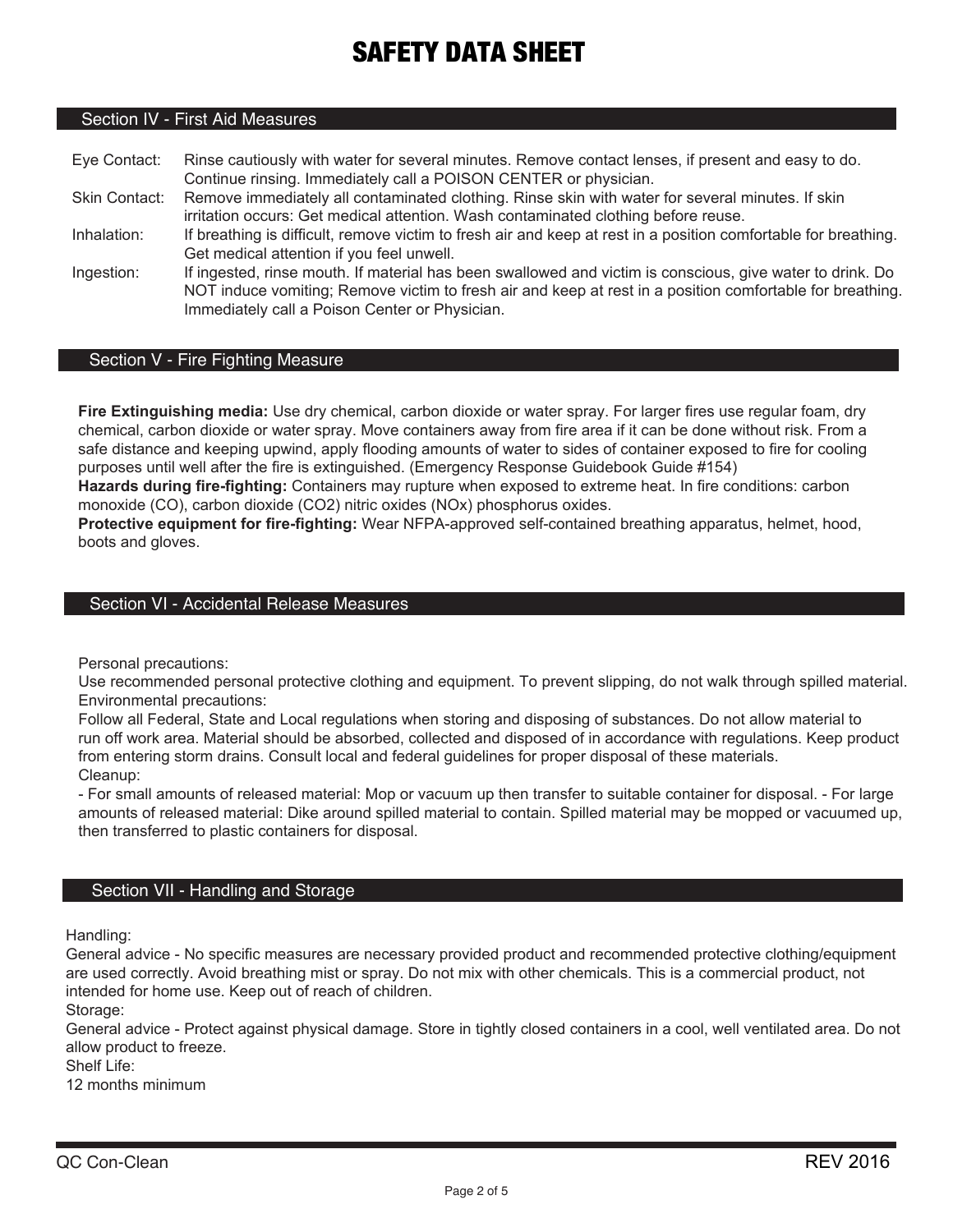## Section VIII - Exposure Controls / Personal Protection

Personal Protective Equipment



Advice on system design:

Provide local exhaust ventilation to control vapors/mist for published exposure limits.

Personal protective equipment (HMIS rating 'B'):

Eye protection: Wear splash-proof safety goggles to prevent exposure.

Skin protection: Chemical-resistant gloves and chemical-resistant, high traction footwear. Wear appropriate protective (impervious) clothing equipment to prevent possible skin contact.

Respiratory protection: Use proper NIOSH-OSHA respirator if ventilation is inadequate.

General safety and hygiene measures: Exercise stringent hygiene practices to minimize exposure.

If contact occurs, wash any body part with soap and water immediately. Wash hands after use, and before eating, drinking or smoking.

Other protective measures:

Nearby running water on the job site is necessary, should an accident occur.

Exposure Guidelines:

ACGIH TLV: 1 mg/m3 (7664-38-3) STEL: 3 mg/m3 (7664-38-3) OSHA PEL: 1 mg/m3 (7664-38-3)

# Section IX - Physical and Chemical Properties

**Solidification** Freezing/Melting Solubility in water: 100%

Appearance: Clear Pink Liquid Flash Point: None temperature: No information available **No under the Coefficient** No information available point: No information available codor Threshold No information available point: No information available contin<br>Boiling point: 212°F (100 °C) C Viscosity: Viscosity: < 10 cps. Boiling point: 212°F (100 °C) Viscosity: Vapor density: No information available **Notably 1.1 Partition Coefficient** No information available Vapor pressure: No information available | Evaporation Rate: No information available

Odor: Pine Pine Prince Proper/Lower Flammability Limits: No information available pH value: 0.7 +/- 0.5 Relative Density (water): 1.32 Regulatory VOC: < 0.5% by weight < 1000 Auto-Ignition Temperature: No information available Specific gravity: 1.32 Decomposition temperature: No information available

# Section X - Reactivity / Estability

**Conditions to avoid:** Excessive heat or flame. **Substances to avoid: Strong bases, oxidizers (e.g., bleach), chlorates, nitrates. Hazardous reactions: Product is chemically stable. Reaction with strong bases (alkalis) will generate heat. Contact with hypochlorites (bleach),**  sulfides or cyanides will liberate toxic gases. **Decomposition or By-products:** In fire conditions: carbon monoxide (CO), carbon dioxide (CO2) nitric oxides (NOX) and phosphorus oxides. Section XI - Toxicological Information

**Acute Toxicity (Symptoms):**

**Ingestion: May be toxic if swallowed. May cause sore throat, abdominal pain, nausea, and severe burns of the mouth, throat, and stomach. Severe overexposure might lead to shock, circulatory collapse, and death.**

**Eye Contact: Can cause serious eye damage. Severe irritation, conjunctivitis, redness. Contact may cause permanent eye damage.** Skin Contact: Can cause severe skin damage. Irritation, inflammation, ulceration, necrosis and possible chemical burns. **Inhalation: May be toxic if inhaled. Not expected unless misted. Mist or vapor inhalation can cause irritation to the nose, throat, and upper respiratory tract. Severe overexposure may lead to chemical pneumonia.**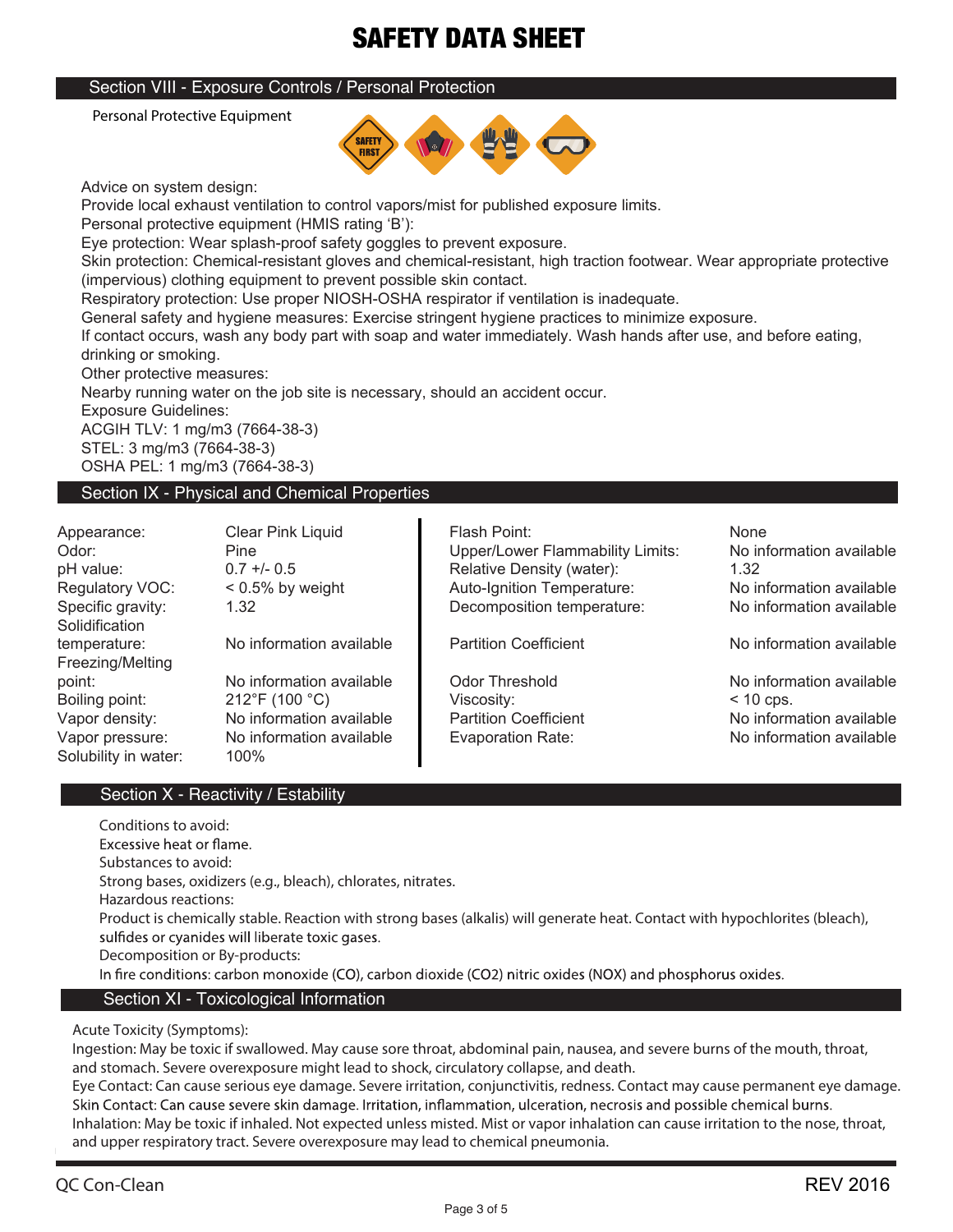### Section XI - Toxicologycal Information

Numerical Measures of Toxicity: Calculated Acute Toxicity Estimates (ATE) based on available information. ATEmix (oral): 2859 mg/kg Chronic Toxicity: Other information: No carcinogenic substances as defined by IARC, NTP and/or OSHA.

### Section XII - Ecological Information

Biodegradation: Test method: Unspecified Analysis method: Unspecified Degree of elimination: Not Established.

Environmental toxicity: Acute and prolonged toxicity to fish: Not Established Toxicity to microorganisms: Not Established Other ecotoxicological advice: Not Established

### Section XIII - Disposal Considerations

Waste disposal of substance: Dispose of in accordance with all Federal, State and Local regulations when storing and disposing of substances. It is the waste generator's responsibility to determine if a particular waste is hazardous under RCRA (EPA regulations for hazardous waste). Container disposal: Dispose of in a licensed facility in accordance with local regulations.

RCRA: Unspecified.

### Section XIV - Transportation / Shipping Data

| DOT:           |                                                                            |
|----------------|----------------------------------------------------------------------------|
| UN/ID No:      | 1760.                                                                      |
|                | Proper Shipping Name: CORROSIVE LIQUID, N.O.S., (CONTAINS PHOSPHORIC ACID) |
| Hazard Class:  |                                                                            |
| Packing Group: | Ш                                                                          |
|                |                                                                            |

Section XV - Regulatory Information

### **Federal Regulations:**

Registration status: TSCA, US: TSCA, US: All components are listed or exempt. SARA hazard category (EPCRA 311/312): Acute health hazard

SARA TITLE III, SECTION 313: CAS Number: Chemical Name: 111-76-2 2 Butoxyethanol

State Regulations:

Chemicals known to the State of California to cause cancer, birth defects or other reproductive harm CAS Number: Chemical Name: None None

Section XVI - Other Information

HMIS Rating :

| HFAI T<br>FI AMMABILITY 0       | з |  |
|---------------------------------|---|--|
| <b>REACTIVITY</b><br><b>PPF</b> | U |  |

 $0 =$ Minimum  $1 =$  Slight  $2 =$ Moderate  $3 =$  Serious